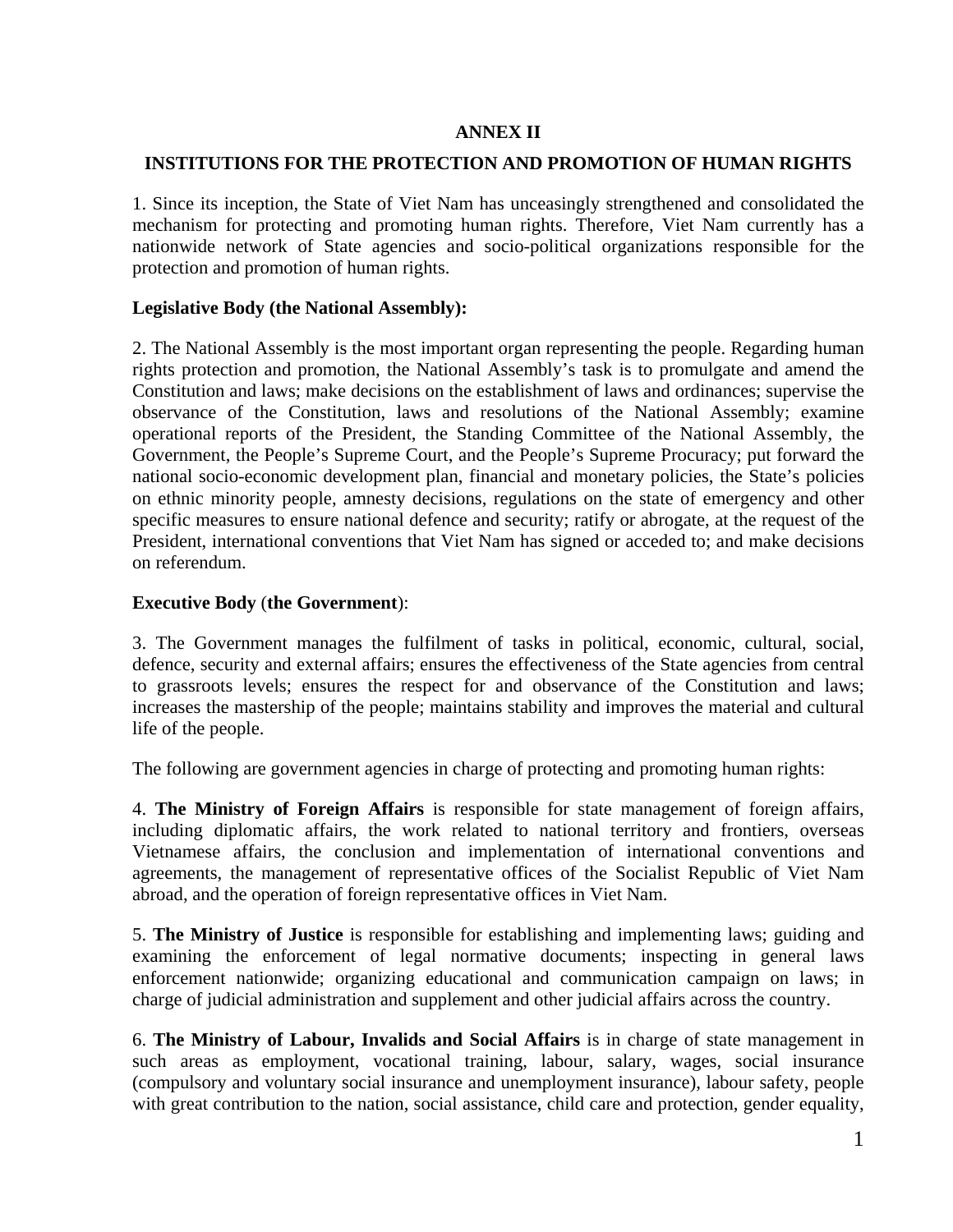the prevention and control of social vices nationwide. The Ministry has several departments as follows:

- **Social Assistance Department** guides the implementation of legal regulations on poverty reduction and social assistance; organizes and instructs the implementation of the National Target Program on Poverty Reduction and social assistance programs; plans and instructs the planning of grassroots network on social assistance; defines conditions for the establishment, organization and operation of social assistance agencies; and defines procedures to admit people in social assistance agencies.

- **Child Care and Protection Department** implements laws and regulations on child care and protection within the powers and responsibilities of MOLISA; works with other ministries, local departments and socio-political organizations to realize the National Action Plan for Children, the Program for the Protection, Care and Education of Disadvantaged Children and other programs and plans to protect, take care of and educate children; and manages and uses the Children Assistance Fund of Viet Nam.

Gender Equality Department implements laws and regulations on gender equality; assesses the mainstreaming of gender equality in legal normative documents; reviews and provides competent authorities with reports on gender equality in practice.

7. **Ministry of Planning and Investment** sets up strategies and overall planning on national socio-economic development and other socio-economic development plannings on a sectorial and territorial basis; and provides guidance on and examines the implementation of those strategies and plans.

8. **Ministry of Information and Communications** exercises state management on press, publication, telecommunications, internet, IT, electronics, radio, television and infrastructures for the national information and communications.

9. **Ministry of Culture, Sports and Tourism** exercises state management on culture, family, sport and tourism affairs nationwide as well as public services in these areas.

10. **Ministry of Education and Training** exercises state management on education and training under the national educational system and other educational units. The ministry focuses on such issues as the targets, programs, content, plans and quality of education and training; criteria for teachers and education managers; exam and recruitment procedures; certificates and degrees; and infrastructures and facilities for schools.

11. **Ministry of Health** exercises state management on the people's healthcare and protection, including preventive healthcare, health examination and treatment, rehabilitation, forensic examination, mental forensic, traditional medicine, pharmaceuticals, cosmetics, food safety and hygiene, medical equipment, medical insurance, population and family planning, and reproductive health.

12. **Ministry of Home Affairs** exercises state management on the organization of associations and NGOs, including religious organizations. In particular, the Ministry (i) guides the implementation of the government's regulations on the procedures, establishment, division,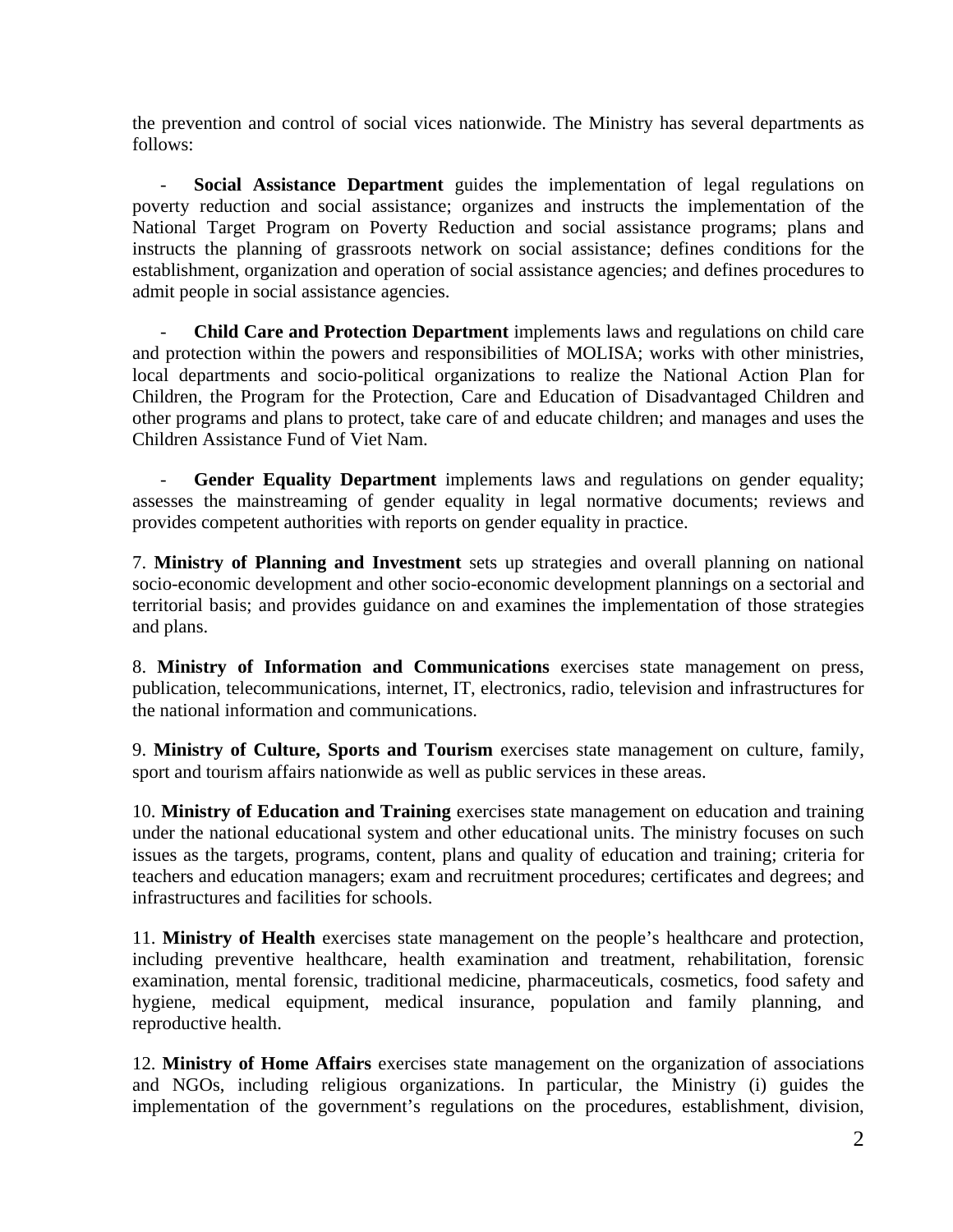unification, dissolution, rules, and license for associations and NGOs; (ii) guides and examines the implementation of such regulations and the rules of associations and NGOs in conformity with the laws.

**Government Committee on Religious Affairs** under the Ministry of Home Affairs is responsible for:

a) issuing or working with other ministries, departments, central agencies of the sociopolitical organizations and other related agencies to provide consultancy for competent authorities to issue and put in place policies and laws on religion and religious affairs;

b) providing skills and expertise on religious affairs for related departments and local agencies.

13. **Committee on Ethnic Minority Affairs** is a ministry-level agency of the Government, exercising state management on ethnic minority affairs nationwide. In particular, the committee submits the government legal documents, strategies, plans and plannings, programs and projects on ethnic minority affairs; guides and examines the implementation of programs and policies on socio-economic development in ethnic areas, policies on investment, assistance for living stability for ethnic minority people, policies and projects on maintaining and developing ethnic minorities; organizes educational and communication campaigns and encourages minority people to obey the State's policies, guidelines and laws.

14. **National Committee for the Advancement of Women** is a ministry-level agency of the Government, entrusted with the following functions: (i) Conduct research and raise proposals on measures to solve issues related to the advancement of women; (ii) Coordinate with ministries, other ministry-level agencies, government agencies, People's Committees at all levels and mass organizations to launch education and communication campaigns to encourage people's observance of the State's policies and laws on the advancement of women; (iii) Urge those above-mentioned agencies to implement the national targets for the advancement of women.

#### **Judicial Body (the People's Court and Procuracy)**

15. The People's Court and Procuracy have the responsibility to protect the mastership, life, property, freedom, reputation and dignity of every citizen. In particular, the People's Court is in charge of judging cases, and the People's Procuracy is responsible for examining the law observance of ministries, ministry-level agencies, other government agencies, local authorities, economic and social organizations, armed units and the citizens and excercises its rights of prosecutions to ensure that laws will be strictly observed.

16. Besides, Viet Nam has also set up an inter-ministerial human rights mechanism and established in each ministry and department a contact point to join in activities of the government in human rights protection.

*Apart from the State agencies, Viet Nam also has many socio-political organisations from central to grassroots level to participate in human rights protection. Some outstanding associations and mass organisations are as follows:*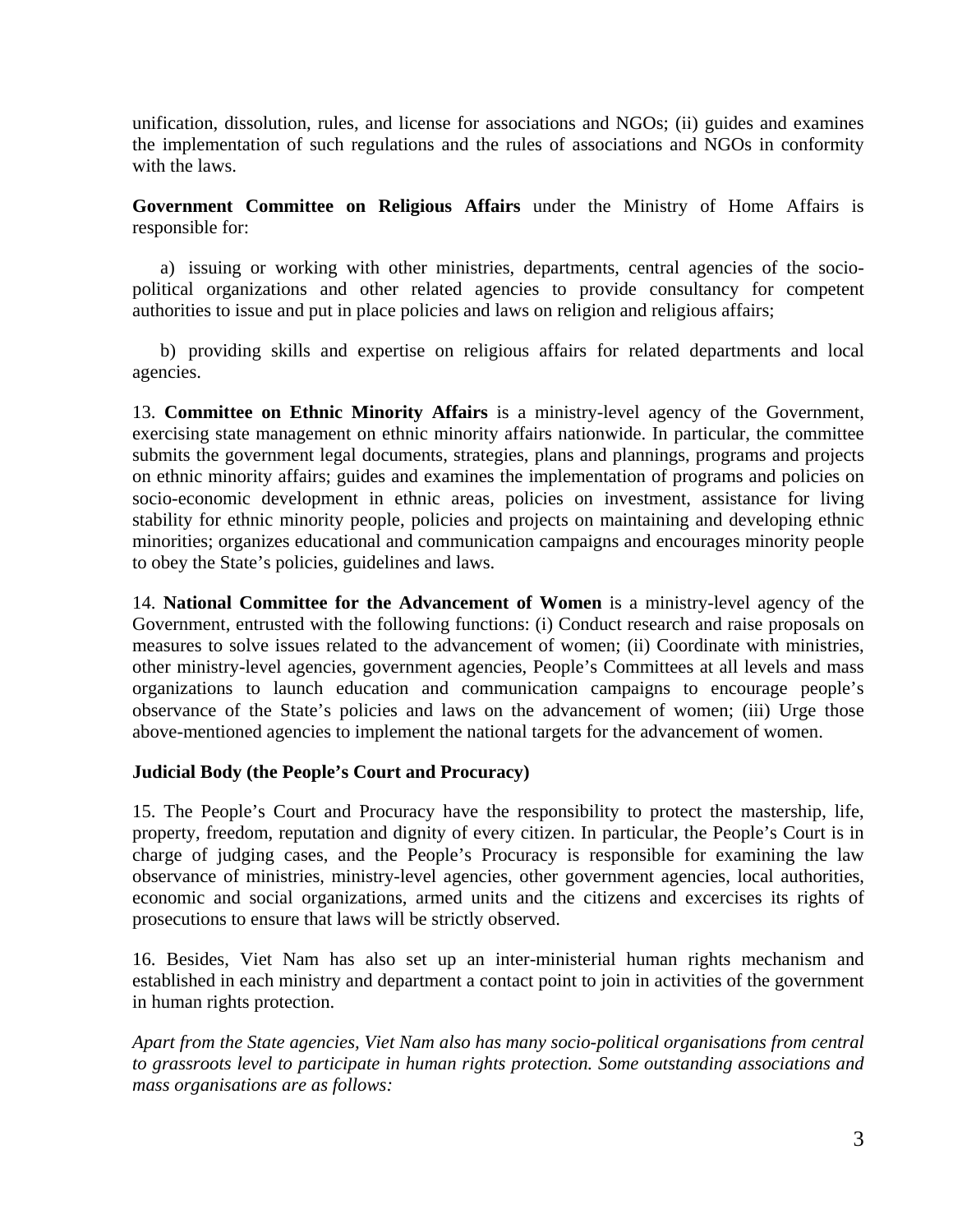17. **Vietnam Fatherland Front** is mainly responsible for strengthening all-people solidarity, consolidating political will and spirit among the people, participating in the establishment and strengthening of local authorities, joining the State efforts to ensure and protect legitimate interests of the people, encouraging the people to exercise their mastership and strictly observe the Constitution and laws, and supervising the activities of State agencies, elected delegates and civil servants.

18. **Advisory Council on Ethnic Affairs,** under the Central Committee of Viet Nam Fatherland Front, participates in the establishment and implementation of guidelines, policies and laws related to ethnic minority people, as followed: (i) conduct research and raise proposals on guidelines, policies and laws related to ethnic minority people; (ii) recommend relevant agencies to deal with legal proposals and legitimate aspirations of ethnic minority people, which are not in contrast of the laws and in accordance with their own customs; (iii) make proposals on the implementation of activities related to ethnic minority affairs and collect opinions of ethnic minority people.

19. **Vietnam Labour Confederation** is in charge of protecting legal interests of workers, civil servants and labour people; providing State managerial agencies with consultation on socioeconomic development policies; participating in examining and supervising activities of State agencies and economic organisations; educating and encouraging workers, civil servants and labour people to increase their mastership and fulfil their citizenship responsibilities in national construction and protection.

20. **Vietnam Women's Association** is part of Viet Nam Fatherland Front, member of the International Democracy Women Association and ASEAN Women Union. The association is run for the sake of women's equality and development, protects legal and legitimate rights and interests of the women. The association functions as a representative, ensuring equality, democracy, legal and legitimate rights and interests of women, participating in the State management activities; strengthening solidarity; conducting education and communications campaigns; providing women with instructions on implementing the State policies and laws, thus contributing to the national construction.

21. **Vietnam Coordination Committee on Assistance for Disabled People** is established with the aim of (i) increasing the awareness of disabled people so that such people will receive equal treatment in their study, normal life and entertainment; (ii) increasing the awareness of disabled people themselves so that they can take care of themselves and their own family, become independent economically, culturally and spiritually, and integrate themselves into the community and society; (iii) intensifying activities of relevant agencies and organisations in order to create favourable conditions for disabled people to integrate into the community.

22. **Vietnam Business Association for Disabled People** has got several functions as followed: (i) represent its members to cooperate with foreign organisations and individuals; (ii) protect legitimate and legal interests of its members; (iii) reflect the desire, make recommendations and give opions in drafting, amending, and supplementing the State policies, regulations and laws related to production, trading and services of disabled people.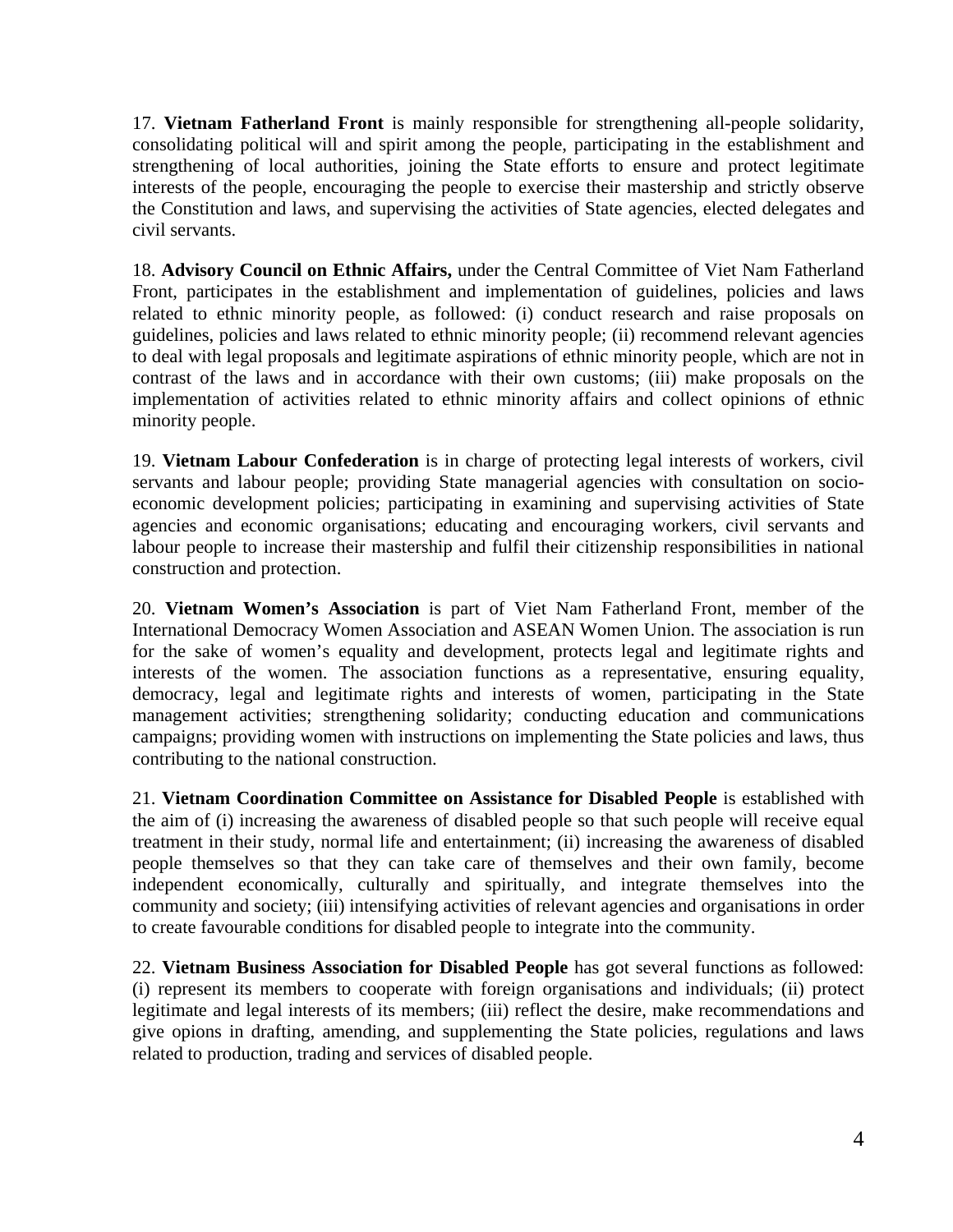23. **Vietnam Disabled Children Relief Association** is a charity NGO at the national scale. The subject of the association is disabled and disadvantaged children. The association protects, takes care of and educates disabled children and creates favourable conditions for them to work, afford themselves, be useful to their families and society and able to integrate well in the community; encourages and appeals for support, help and assistance from units, organisations and individuals to provide free healthcare, vocational training and employment for disabled children.

24**. Vietnam Association for the Protection of Children's Rights (VAPCR)** has the mandate of (i) overseeing state agencies, political and social organizations and businesses in the implementation of the rights of the child. Once evidence of violation is detected, the Association has the mandate of requesting relevant agencies to intervene in accordance with the laws. (ii) questioning policies, laws and projects related to the protection of the rights of the child. (iii) raising their own voice and proposing solutions to cases of violating or abusing the rights and interests of children, and requesting relevant agencies to intervene in accordance with the laws. (iv) preventing and stopping acts which cause damages to health, spiritual and emotional welfare of children.

25**. Vietnam Association for the Protection of the Disabled people and Orphans** adopted the guideline for their operation as to protect the legetimate rights and interests of the disabled people and orphans. The Association has the mandate of providing advice to relevant agencies in making and amending policies related to the rights of the disabled such as the right to study and travel, the right to vocational training, to employment, to access, to healthcare, and to respect and dignity without any discrimination. At present, the Association is providing many inputs on the implementation of the Ordinance on the Disabled and the Draft Law on the Disabled with a view to better ensuring the rights and interests of the diable.

26. **Vietnam Association of Victims of Agent Orange (VAVA)** is a social – charity organization dedicated to Vietnamese victims of agent orange. The Association was established with an aim to mobilize available resources in the society and from generous individuals at home and from abroad, assisting the victims and their families in integrating into the community and society, as well as educating and spiritually supporting them to strive over their pains, fulfill their obligations as other citizens and help other victims so that they could contribute to the development of the country.

27. **Vietnam Association for the Elderly** is a member of Vietnam Fartherland Front with the mandate of (i) gathering the elderly in activities held by the Association, contributing to the implementation of social economic programmes, the establishment of culture lifestyles and families, the safeguarding of political security and social safety, the construction and defense of the fartherland; (ii) defending the legitimate rights and interests of the elderly and making proposals to administering agencies on how to care for and promote the role of the elderly; (iii) making proposals to the State agencies on matters related to the legitimate rights and interests of the elderly; (iv) representing the Vietnamese elderly in people-to-people international relations functions and international organizations for the benefits of the elderly.

28. **Vietnam Blind Association** is a mass organization established by the blind people in Vietnam and supported by the State. The Association is now a member of the International Association for the Blind and has the mandate of representing the blind people in Vietnam in relations with domestic and international organizations to provide better care to the blind in political, economic, social and cultural areas and help the blind fulfil the obligations of citizens.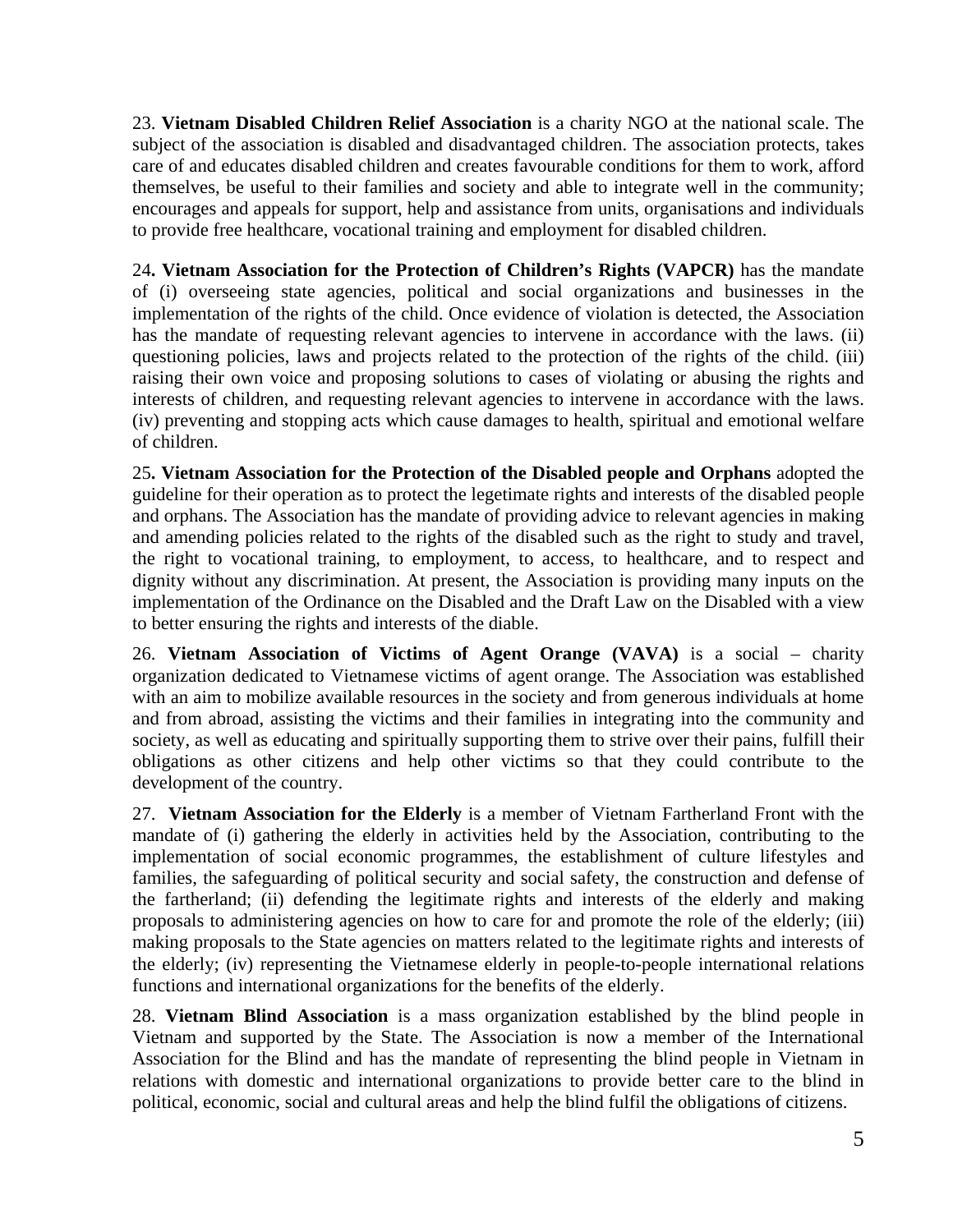29. **Vietnam Veteran Association** has the mandate of (i) implementing regulations on grassroot democracy, fighting bureaucracy, corruption, extravagance, and social vices, oversighting state agencies and civil servants in accordance with the laws; (ii) making suggestions to state agencies and local authorities on the promulgation and implementation of polices and laws related to veterans; (iii) gathering, uniting and encouraging veterans to best fulfill the duties of citizens; (iv) supporting the veterans in improving their material and spiritual life, enhancing the livelihood of their families, reducing poverty and creating wealth as allowed by laws; (v) defending the legitimate interests and rights of the veterans; updating their knowledge on legal documents; providing them with legal consultations and assistance.

30. **Vietnam Farmers' Association** has the mandate of organizing consultancy events and vocational training to help farmers improve their production and living conditions as well as protect the environment; representing farmers in constructing the State and defending the legitimate interests of the Vietnamese farmers.

31. **Vietnam Youth Association** is a large-scale social organization of young people, a member of the Vietnam Fatherland Front and the World Democratic Federation for Young People. The Association has the mandate of (i) encouraging and helping young people to make active participation in the industrialization and modernization of the country; (ii) launching activities to meet the demands of members and young people in general; (iii) representing and defending the legitimate rights of members, young people and member organizations before the laws and the press; (iv) cooperating with counterpart organizations in the region and the world for peace, national independence, democracy, social progress and for a civilized and happy life of young people.

32. **Vietnam Student Association** has the mandate of (i) uniting students and supporting them in their studies; (ii) educating students to strengthen their morale, adopt good lifestyles and comply with the laws; (iii) reflecting the expectations and aspirations of the students; making suggestions on policies related to students; launching activities to improve the spiritual and material welfare and defend the legitimate rights of the students; (iii) promoting friendship and cooperation with progressive organizations of students, young people and the people in the world for the sake of peace, democracy and social progress.

33. **Vietnam Association for Learning Promotion** is a non-governmental organization of political and social activists, culturalists, educators, scientists, and economists. The Association is a member of the Vietnam Fatherland Front. It has the mandate of implementing the policy of education socialization, developing a variety of private education models; establishing funds for education promotion, young talents and provision of access to education across Vietnam; proposing to the State policies and measures to reform and develop education, striving for social equality in education for individuals and regions across the country and preparing the labour force for the industrialization and modernization of the country.

34. **Vietnam Lawyers Association** is the largest political, social and professional organization in Vietnam in the field of legal assistance. The Association has the following functions: (i) providing inputs to draft laws; (ii) leading and mobilizing the participation of the members in legal and judicial reforms; (iii) improving the competence and skills of lawyers (iv) enhancing access to legal information and legal assistance services for the people.

35. **Vietnam Standard and Consumer Association is** non-profitable organizations with the mandate of (i) accelerating standardization of quality and protecting the interests of consumers